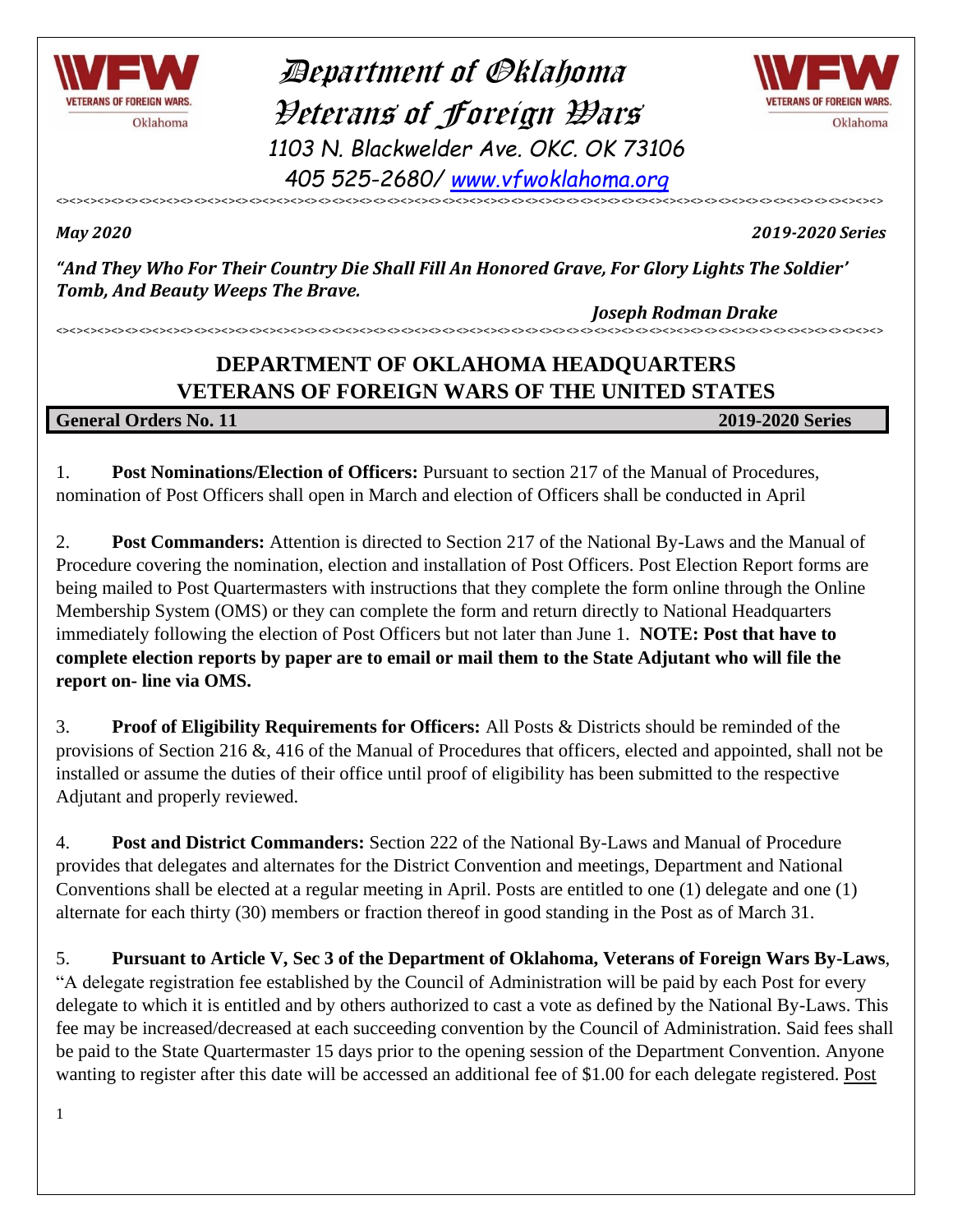delegate fees are due and payable regardless of convention attendance. Post that do not pay prior to the convention will be assessed the delegate fees at the plus \$1.00 rate."

### 6. **Pursuant to Article XV, Sec 1 of the Department of Oklahoma, Veterans of Foreign Wars By-Laws**,

Proposed Amendments to the Department By-Laws presented to the Adjutant shall be forwarded to all Post Commanders, District Commanders, State Officers and Pat State Commanders at least 30 day prior to the convening of the Department Convention.

### **Proposed State Bylaw Amendments**

### **1. Proposed Amendment to State Bylaws proposed by the State Headquarters**

**Article XIV Social Media (New)**

**Insert new Article XIV as follows and the subsequent Articles to be renumbered as required: "Article XIV Social Media**

**Section 1. All Social Media referring to itself as representing the Veterans of Foreign Wars Department of Oklahoma, OKVFW known hereafter, is to be maintained by the OKVFW HQ.**

**A. All social media pages claiming any relationship to the OKVFW are to be administered by current OKVFW State Commander appointed administrators.**

**1. Each social media page relating to a particular program of OKVFW is to be administered by the current Chair of said program appointed by the State Commander.**

**2. At the end of each administrative year, the outgoing Chair of each program who maintains a social media page for said program, is responsible for complete and total handoff, to include operation of the page, to the incoming appointed chair.**

**Section 2. Any social media ran by the OKVFW Auxiliary or its subordinate units are not subject to these bylaws.**

**Section 3. Any jointly run Social Media pages between OKVFW and its Auxiliary (Department Level) must be divided and run separately upon approval of this amendment."**

**2. Proposed Amendment to State Bylaws proposed by the State Headquarters**

**Article XV Electronic Meetings (New)**

**Insert new Article XV as follows and the subsequent Articles to be renumbered as required:**

**"Article XV Electronic/Call-in Meetings**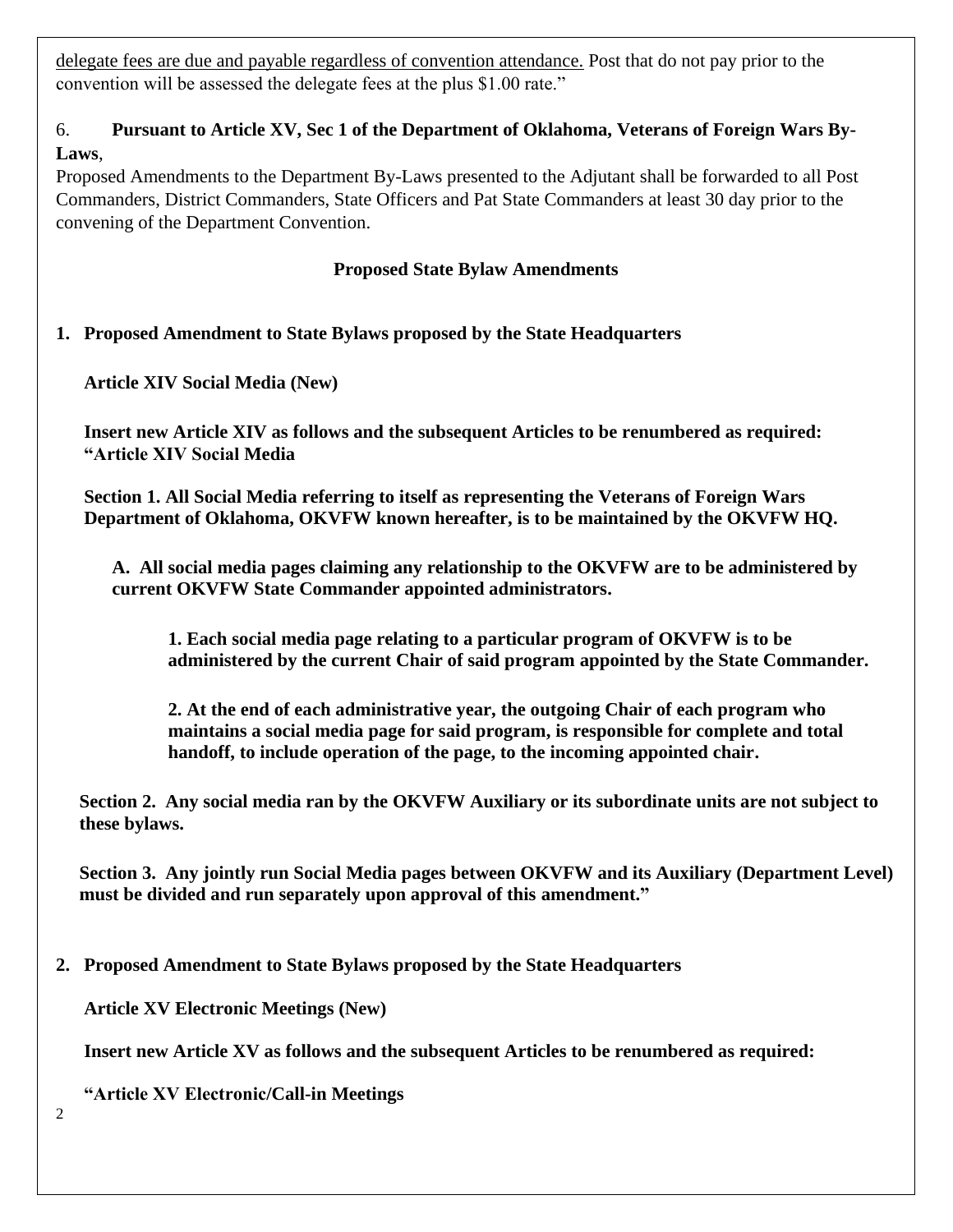**Section 1. Any officially called meeting of the Council of Administration may be attended via video conference.**

- **A. Those attending via video conference must verify eligibility to attend the meeting prior to being recognized as being in attendance.**
- **B. Eligibility requirements are pursuant to National Bylaws/Manual of Procedure.**

#### **Section 2. Quorum**

**A. Any meeting in which video conference attendance is utilized, at least fifty percent of the Council of Administration must be present at the meeting.**

 **Section 3. Votes via Email**

- **A. Should the State Commander or a member of the Council of Administration find need to call a vote on an issue outside of a regularly scheduled Council of Administration meeting, or calling said meeting would cause undue expense to the Department and/or the members of the Council of Administration, an electronic vote may be taken under the following circumstances:**
	- **1. All members of the Council must have been notified of said request for vote fifteen (15) days prior to the deadline for the vote.**
	- **2. All members of the Council of Administration be provided all facts and costs concerning the vote ten (10) days prior to the deadline for the vote.**

**PLEASE NOTE:** Pursuant to VFW National By-Laws, Section 502, "The Department Convention may adopt or amend Bylaws governing the Department as prescribed in the Manual of Procedure."

Pursuant to VFW Executive Order No. 2-FAQ 5a, "If the Department Council of administration votes to cancel the Department Convention, can the Department Council of Administration amend the Department Bylaws? "NO. The Department Bylaws may only be amended by the Department Convention pursuant to Section 502 of the National Bylaws."

### 7. **Posts and Districts are encouraged to utilize some form of virtual meeting website/software for meetings during the COVID-19 crisis. The below links may be helpful.**

You do need to set up an account with zoom [\(www.zoom.us\)](http://www.zoom.us/). However, it is very easy to do and completely free. You just need to go to their website [\(www.zoom.us\)](http://www.zoom.us/), give them the email address you want to use for the account, confirm that email address when they send you a message, and then set up a password. That's all there is to it. And there is no cost to do it.

You can then get to zoom on your computer going to their website. You can also download the Zoom app for your smartphone (iPhone and android) as well as your tablet or iPad, whichever you feel most comfortable in using.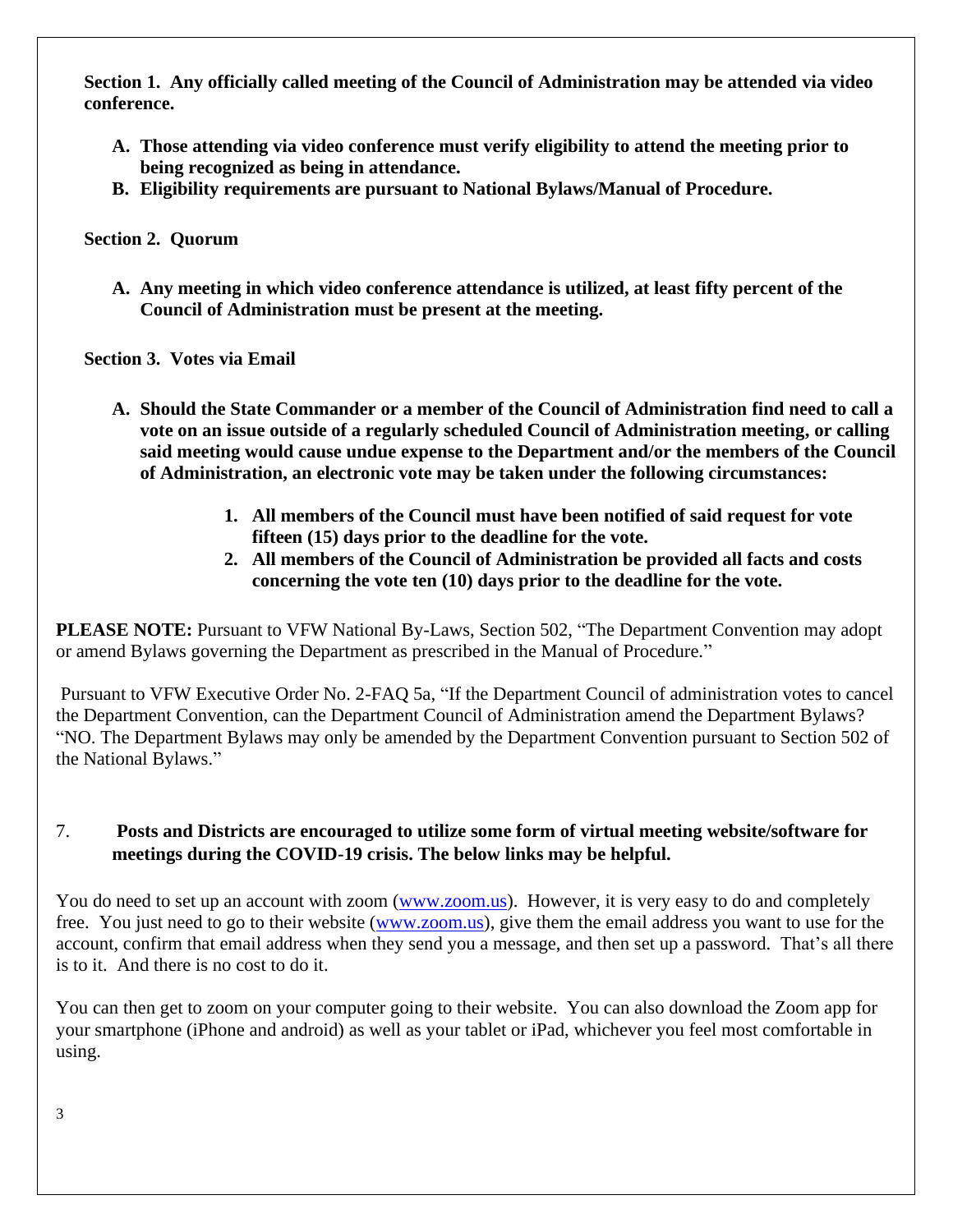: <https://support.zoom.us/hc/en-us/articles/204772869-Zoom-Rooms-User-Guide>

Posts may be able to seek assistance from the Small Business Administration.

<https://www.oklahomacenterfornonprofits.org/resources/coronavirus-covid-19-resources-for-nonprofits/>

 $\sqrt{os}/$ 

#### DARRYL MABRY STATE COMMANDER

OFFICIAL:  $/$  os  $/$ 

Curtis A. Watts Adjutant

### *Candidates for Department High Office 2020-2021:*

 Department Commander > Mike Merit > Broken Arrow Post 10887 (Nominated & Accepted) Department Senior Vice Commander > Jim Bassett > Moore Post 8706 (Nominated & Accepted) Department Junior Vice Commander > Larry Jordan > Clinton Post 4465 (Nominated & Accepted) Department Junior Vice Commander > Matt Ward > Salina Post 5307 Department Quartermaster > Curt Watts > Stillwater Post 2027 (Nominated & Accepted) Department Chaplain > Gary Lee Walker > Moore Post 8706 Department Judge Advocate > Gordon Wheeler > Del City Post 9969 Department Surgeon > Jeff Harris > Eufaula Post 8798 (See Attached Flyer Department Surgeon > Stacy Reddig > El Reno Post 382 (See Attached Flyer) Past State Commander > Darryl Mabry> Lawton Post 1193> (Nominated & Accepted)

<><><><><><><><><><><><><><><><><><><><><><><><><><><><><><><><><><><><><><><>>

Pursuant to National Bylaws & Manual of Procedure Sec 517 Nomination. "A member may be nominated and elected although not present at the Department Convention. A member making a nomination of an absentee for any office shall have presented to the Adjutant, in writing, the consent of the member being nominated prior to the closing of nominations. Any nominee shall have the opportunity to decline nomination for the office to which they have been nominated before nominations are closed. Nominations shall remain open until the Department Convention is ready to vote."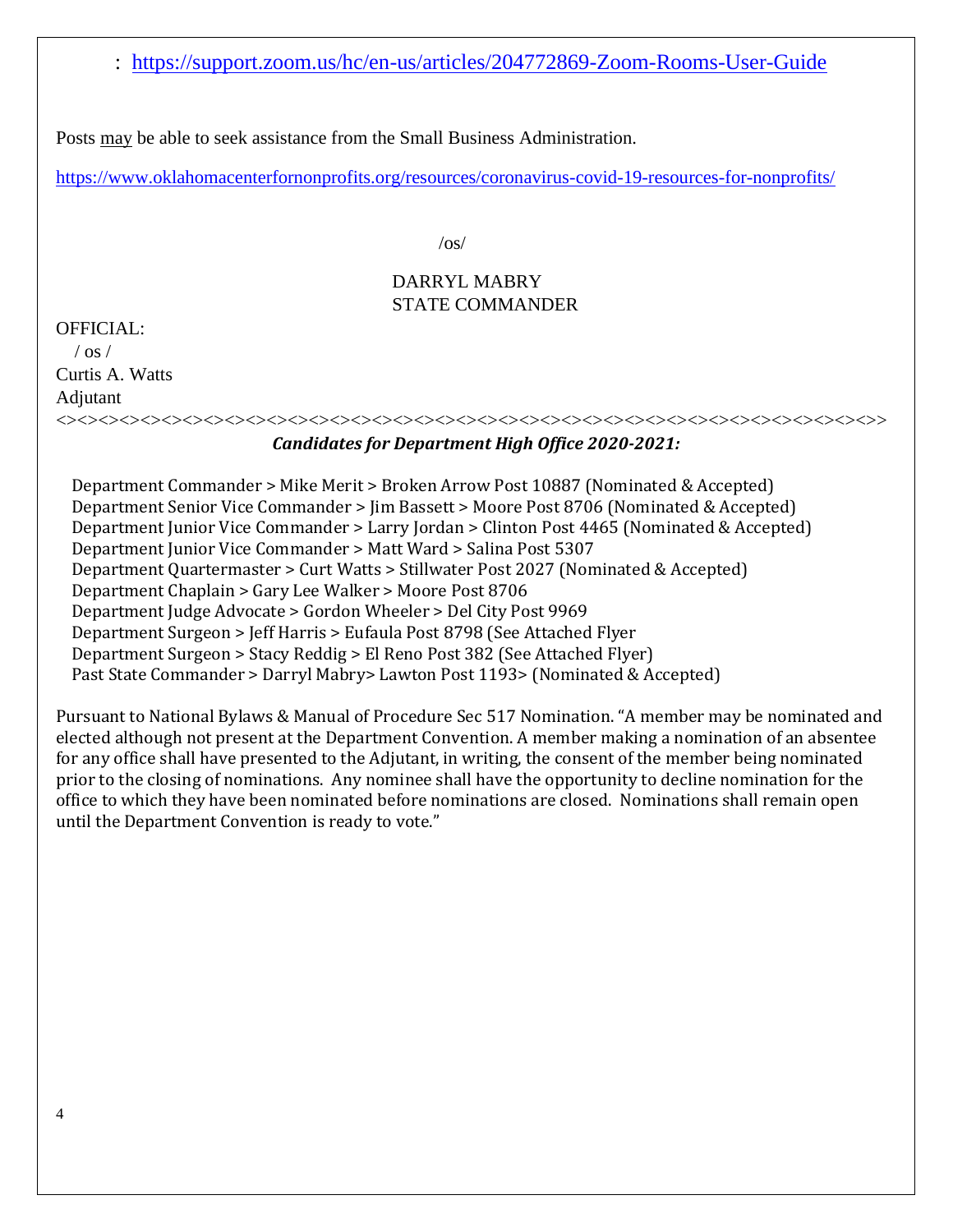

### COMRADES AND AUXILIARY BROTHERS AND SISTERS;

As the threat and concerns of the Coronavirus (COVID-19) pandemic subsides in Oklahoma, I want to thank each and every one of you for taking the necessary health and safety precautions to keep you, your loved ones and others within the country continue, I want all to continue to adhere to the State and local guidelines regarding safety precautions. So, I ask you to; be safe, be mindful and continue to keep our communities safe. I want to also express my sincere thanks and appreciation to all that continued our VFW motto of "We do more for Veterans" throughout this confusing and uncertain time. As you strive and push, I want you to know your work is forever seen and never forgotten.

As we get closer to the end of another great VFW year in Oklahoma, I would like for all to bear with your leadership at all levels. They, as well as we at the headquarters are in constant communication trying to navigate our course for continued business. Currently we are exploring and discussing the options and particulars of having a modified convention versus succession options with not having a convention. Regardless the option, we will always place health and safety first.

As you may have been informed by now; the VFW National Convention was canceled. With that, a timeline has been established by the National CofA for the succession of leadership. We are on track with the guidelines. However, for us to remain on track certain things must occur. As mentioned in previous communications, Post and District elections must occur by the end of May. Secondly, we must decide convention or not and complete succession options by 25 June. We are currently looking at all of our options, viewing all of the current safety and health directives and trying to determine a solution that affords the best voice for the members of Oklahoma. Your part at the Post and District level is simply to hold your elections to determine your incoming leadership and don't forget to elect your delegates which will act as your post voice for the state elections. Are you willing to have a convention with minimum voices present?

Our programs continue. Our focus is still to provide for our Comrades and our communities. Remember you still have until 22 May in most cases to complete and report some program items if your Post or District is seeking All-State honors. Don't let the treat take away from you achieving your goals. If anything, these times should force or sway you to alternative thinking. We can and should achieve some of the same as before but use a different path or method to get there.

Please remember, we are not shut down. We are just slowed down and must be patient and deliberate and cautious with all that we are doing. Take care of yourselves. Check on our older (seasoned) Veterans and the elderly within the community. Sometimes a simple phone call is enough assurance they need to drive them to remain in life's' fight with us. Help out by doing and being a part of someone's struggle. The little thoughts go a long way with the lonely,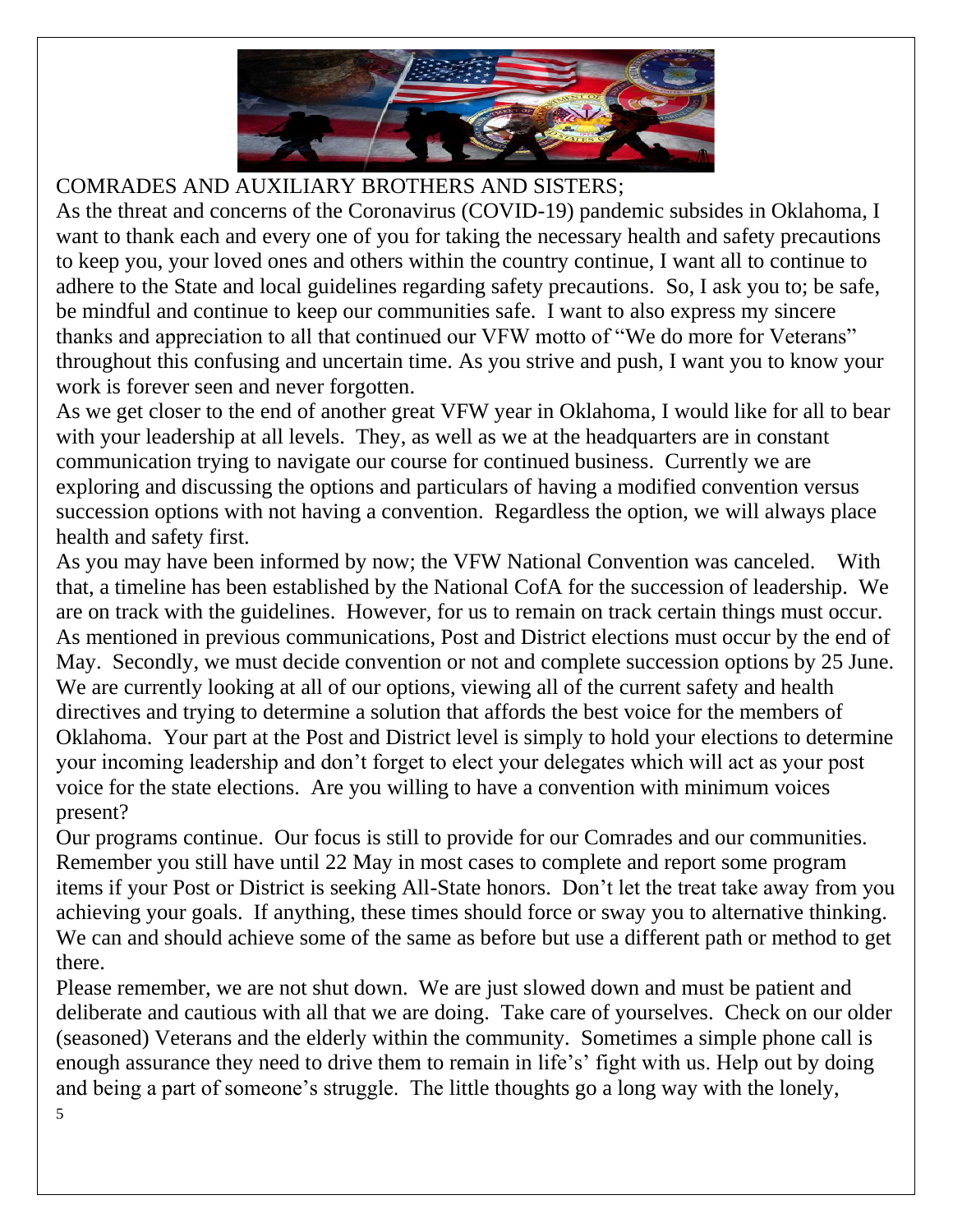troubled or hurt. On that note, do not forget to call our Veterans' centers to see how you can help them also. Show the Veteran's in our communities around the state that we all "dare to care".

Lastly, this is a good time to start working on your individual or Post story for the 100th anniversary book. If you recall, I mentioned before that the yellow data cards would be regenerated. The purpose of the cards is not only to ensure you still are at that address, but to inquire if you want to participate and or purchase the book once it's completed. There are no other motives with the card.

"We must remain excited about what we do, let's just be careful at how we do it."

"ALWAYS A VETERAN, ALWAYS FOR A VETERAN"

Darryl Mabry STATE COMMANDER

### *FROM THE SR. VICE COMMANDER*

Comrades,

First of all, I hope this finds all of you safe and healthy. I know that all of us are getting a little bit of cabin fever and we're ready for this to be over. Please make sure that you continue to follow the guidelines in place in your local area. These are unprecedented and trying times, but we all can make it through this.

As we begin to look forward, please know we have worked with all the districts to still conduct their conventions in some way, shape, or form. Posts, if you have not been able to conduct your elections because you have put off your meetings due to the pandemic, please contact the state headquarters for assistance and guidance on how to get your elections taken care of before the end of May. If you have not received the guidance that was passed on from National, please let us know so we can get it to you.

This year's administrative year is coming to a close. Even with what has happened over the last couple of months, all of you have performed amazingly. I commend all of you who have stepped up and helped out our fellow veterans and their families. Please continue to keep up the great work. However, we still have until June 30th to complete our membership drive. Reach out to your members who haven't paid and those who are expired up to two years. If you don't know what to say, just ask our National Council Member Robbie Clark for pointers.

6 Finally, as we get closer to our Convention, the 2020-2021 Membership/Awards Program Guide will be out hopefully by the end of this month for everyone to begin to prepare for the upcoming year. As one big veteran team, any way we can look ahead and get the ball rolling, let's get it done. I am looking forward to all of us completing State Commander Mabry's year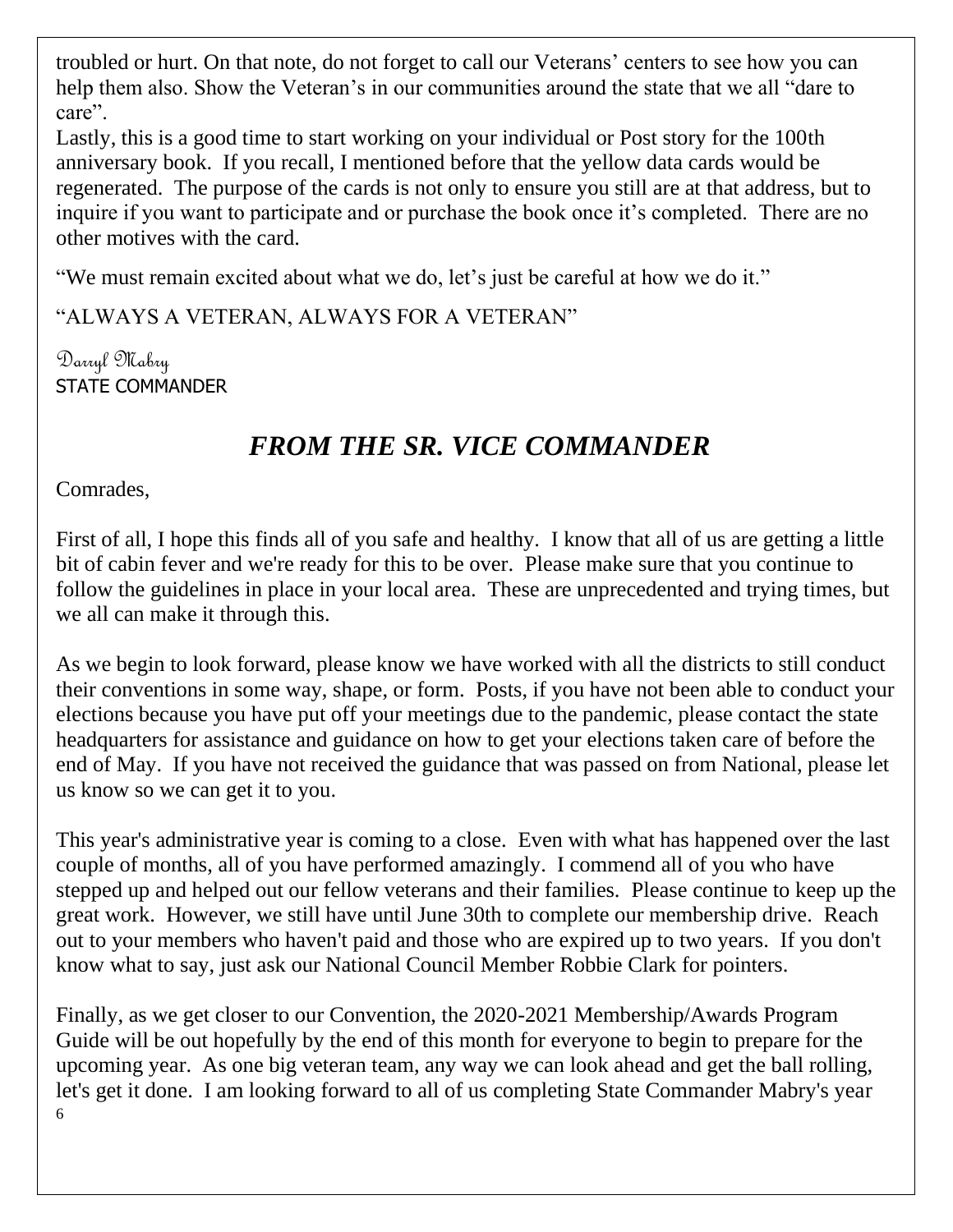doing better than ever and cannot wait to have the opportunity to lead you into the next administrative year. Keep up the great work everyone and stay safe out there!

-SVC

Comrades, May 1st, 2020

As we near the end of our administrative year, I ask each of you to reflect on what a great year we have had under the stewardship of our State Commander, Darryl Mabry. Our membership numbers are continuing to increase and our programs are seeing increased participation across the state. Without Commander Mabry's leadership, we would not have been able to accomplish any of this.

It is tradition to present a gift to the outgoing state commander at the end of their term on behalf of the entire state. So, this is the official call to all Districts, Posts and members within our Department to please send a monetary donation to the State Quartermaster Curt Watts for Commander Mabry's gift. It can be in an individual's name or on behalf of a group. This is not a requirement. However, I believe it fitting we show our state commander the appreciation he deserves.

Please send all donations to the State Headquarters Attn: State Commander Gift. The address is 1103 N. Blackwelder Ave. Oklahoma City, OK 73106. All donations must be received NLT June 10th, 2020.

I appreciate any and all donations you can make as I am sure Commander Mabry will as well.

V/R, Michael L. Merit State Sr. Vice Commander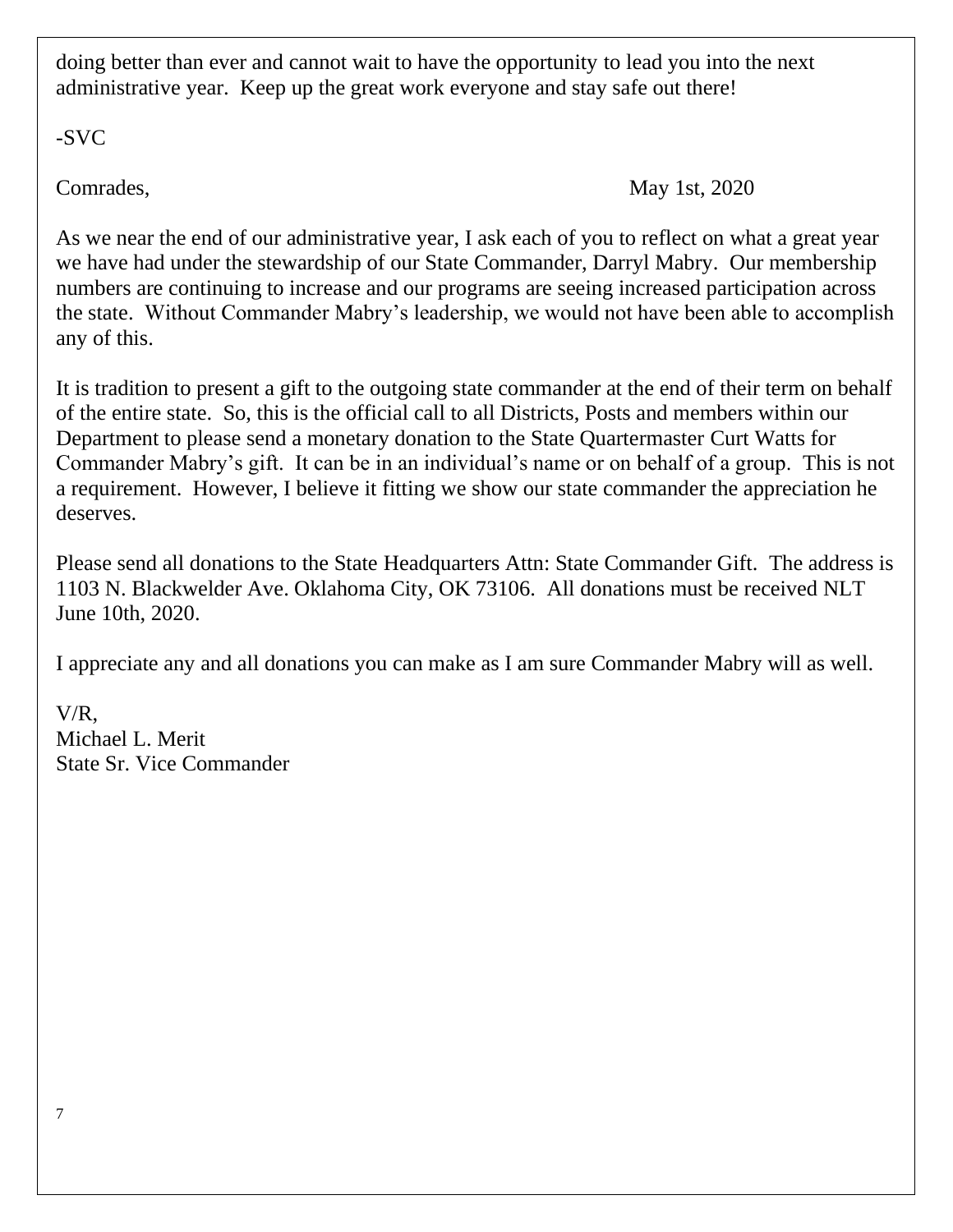### *FROM THE JR. VICE COMMANDER*

## State Junior Vice Commander Public Affairs Veterans and Military Services Committee Chair *Jim Bassett*

SAFETY, SAFETY, SAFETY. Keep healthy!!! The light is at the end of the tunnel, and it's not another train. Anybody else have cabin fever? I know I'm stir crazy. I do ask that all of you stay healthy and pay attention to the news for how this lockdown is going to be lifted in your area. It will be a different schedule based on where you live. Also, watch out for the wackos that are offering you cures for this. If you want to throw money away, give it to the Foundation. At least there it will do some good.

The Department is looking at how to conduct the elections within guidelines from National, most importantly, how to do them safely. This does not mean that our convention has been canceled. The plan is to still hold the convention, it may change in duration and content. A lot of good information has been passed around, stay informed on what your VFW is doing! Read the General Orders.

Normally, this is where I begin to let you know about our upcoming events. With the quarantine procedures in place, a lot of events have been canceled. The Oklahoma City Thunder have canceled their season. The Oklahoma City Energy has suspended their season until May 10<sup>th</sup> and the Oklahoma City Dodgers will have their season but the start date is unknown right now. So the Military Appreciation Nights are unknown for both organizations. As soon as I find out I will get word out. If you have not attended one of these events, you should. They are a lot of fun.

The quarantene has impacted a lot of us on recruiting. I know that members of the Department are more than willing to help on any membership drives. There are several other outstanding recruiters out there to ask. We also offer great opportunities to recruit. Let us know.

It is great to bring new members in, but what are you doing about keeping them in? Talk to them, get them engaged with projects. Do you have someone communicating with them to see how they are doing? Are you talking to them at events and making them feel welcome? Are you challenging them to be active members and egaged on your events?



We are planning a drive for the VFW/Auxiliary Freedom Fest and possibly again at our state convention. To be determined. The Supreme Military Order of the Cooties has set up an online report of blood donated. If you donate, please submit the information at

<http://vampire.puptent1.org/>. The blood drives are being sponsored by the Military order of the Cooties Grand of Oklahoma.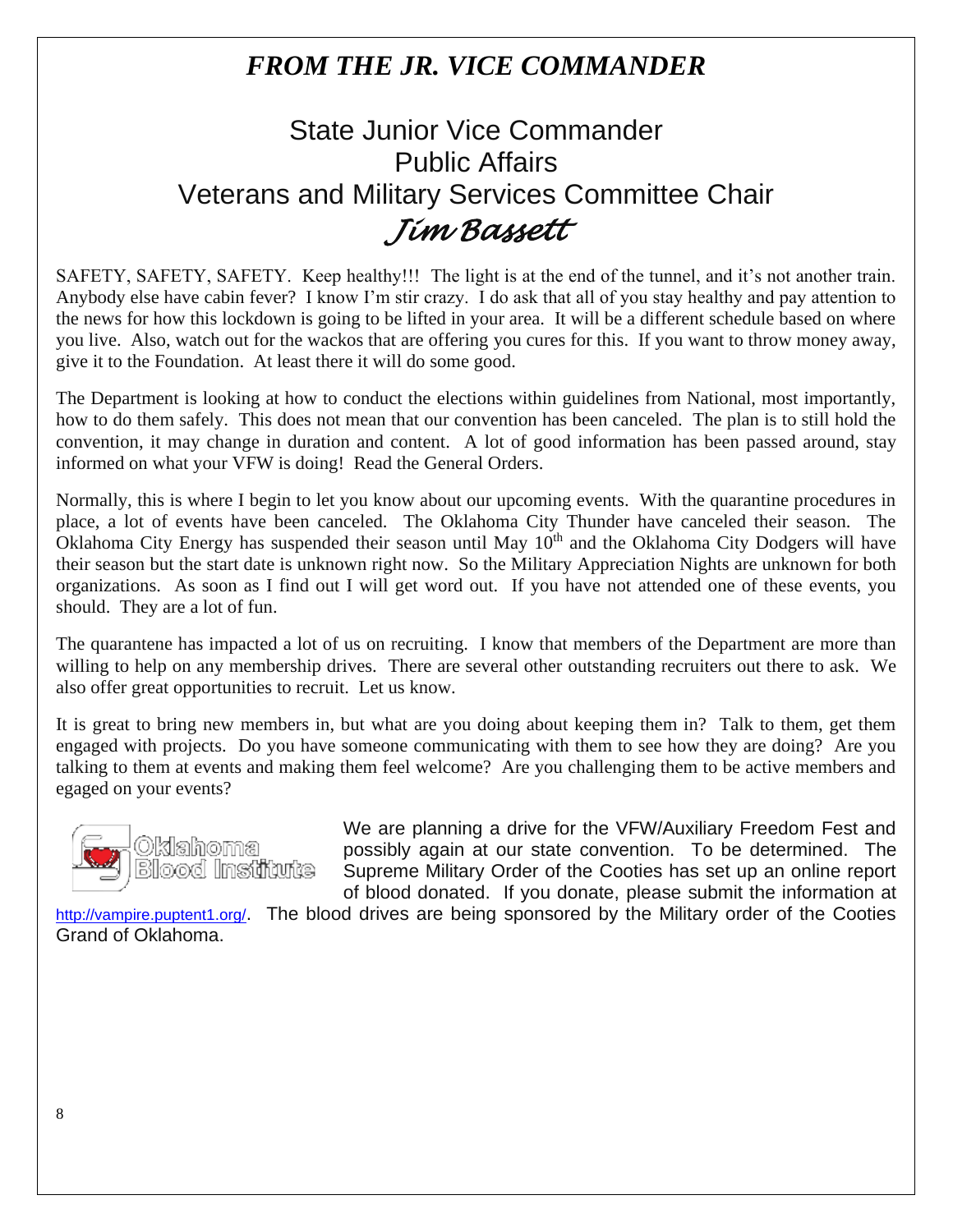Just because we are quarantined during this doesn't mean our military are locked in their homes also. They are still doing the mission. We should be doing our mission of taking care of them. They still deploy. We can still be there to help.



Talking to some of the Post and Auxiliary members that participated in the family parties with the Oklahoma National Guard, they seemed to have had fun. Let's see, fun and a chance to recruit? What could be better? I know that I enjoy attending some of these events.

Remember to donate to VMS! If you would like to donate to them, please follow this link. **[https://vfwprograms.formstack.com/forms/vfw\\_programs\\_donation](https://vfwprograms.formstack.com/forms/vfw_programs_donation)**

### **Upcoming Volunteer Opportunities and Events:**

#### **May:**

Stay at home and stay healthy!!!

15 May, Pending new date, Oklahoma City Dodgers Military Appreciation Night, open to any VFW and Auxiliary members. Great recruiting event! If you would like information on helping at this game, contact me, Jim Bassett, 405.664.3929 or [bassettj15@yahoo.com.](mailto:bassettj15@yahoo.com)

#### **June:**

13 June, the VFW and the Auxiliary is sponsoring a Freedom Fest. The timing will be from 10 to 5 at the Eufaula Indian Community Center. There will be a musical guest, Sailor Jerri will be performing from 2 until 4. [https://www.sailorjerrimusic.com/.](https://www.sailorjerrimusic.com/) If you have attended a Nation Convention lately you should remember that Sailor Jerri is former Navy and a very talented and military oriented singer.

The Freedom Fest has been canceled. We are waiting on word from Sailor Jerri as to how her concert will be rescheduled. As soon as we know, details will be sent out.

For those interested, I want to thank Teresa Stevenson for making this happen, she is the one who reached out to Sailor Jerri and put a lot of effort into making this happen.

18 to 21 June, Details pending – State Convention, Wyndham Garden Oklahoma City Airport, 2101 S. Meridian.

### **July:**

3 July, Pending new date, Military Appreciation Night with the Oklahoma City Energy FC against the El Paso Locomotives, open to any VFW and Auxiliary members. Great recruiting event! If you would like information on helping, contact me, Jim Bassett, 405.664.3929 or bassetti 15@yahoo.com.

10 July, Pending new date, Oklahoma City Dodgers Military Appreciation Night, open to any VFW and Auxiliary members. Great recruiting event! If you would like information on helping at this game, contact me, Jim Bassett, 405.664.3929 or [bassettj15@yahoo.com.](mailto:bassettj15@yahoo.com)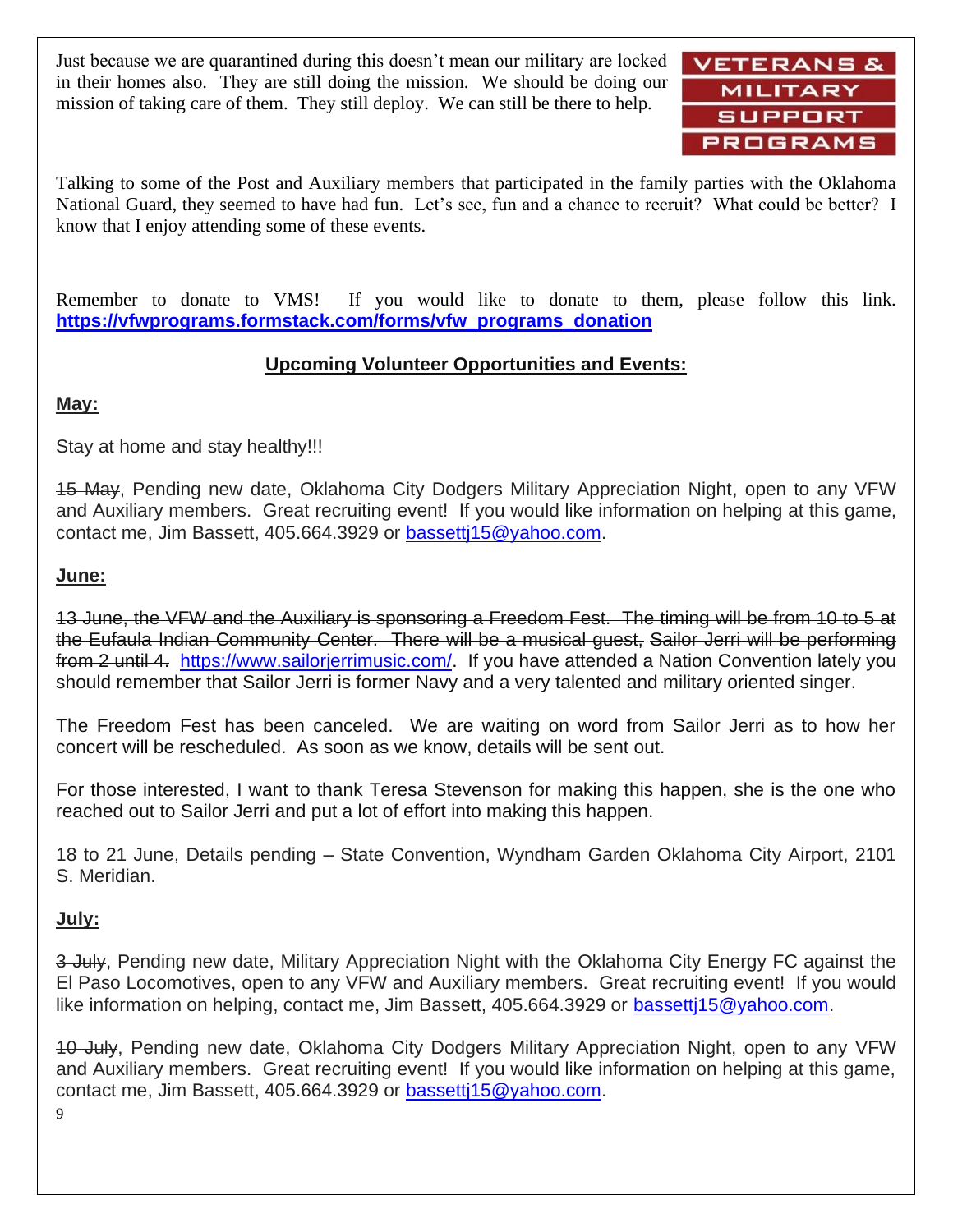18 to 23 July, 121<sup>st</sup> VFW National Convention has officially been canceled. The 122<sup>nd</sup> VFW National Convention will be held in Baltimore, Maryland from 31 July to 5 August, 2021. DEPARTMENT CONVENTION IS NOT CANCELED!!

### **August:**

Pending events

### **September:**

17 to 27 September, Oklahoma State Fair, details to follow.

Tinker AFB 9/11/POW/MIA Memorial Marathon, details to follow

45th's Fallen Heroes Memorial Marathon, details to follow.

### **October:**

1 to 11 October, Tulsa State Fair, details to follow.



Oklahoma State Fair, 17 to 27 September, and Tulsa State are planning on attending the Fair again this year.

We will be concentrating on recruiting, but we will also be encouraging participation in all VFW and Auxiliary events.



**Special Olympics A** -<br>Oklahoma



The Special Olympics schedule has been modified due to Covid 19, but they are always looking for volunteers. They are in need coaches, assistants, chaperons, and cheering sections. When you're out volunteering for the VFW, please wear something that identifies you as a

VFW or Auxiliary member; it helps increase public awareness. Sign up to help, better yet, have your post sign up to support or sponsor them. Apply at [https://www.sook.org/.](https://www.sook.org/)

# *Be Visible!*

When you're out volunteering for the VFW or Auxiliary, please wear something that identifies you as a VFW or Auxiliary member; it helps increase public awareness. Any time you help a veteran is also a good time to wear something that identifies you as a member of the VFW or Auxiliary. There are some exceptions if you are working with other entities, check with them to find out if you can wear VFW or Auxiliary items.

# *Be Visible!*

Jim Bassett State Jr Vice Commander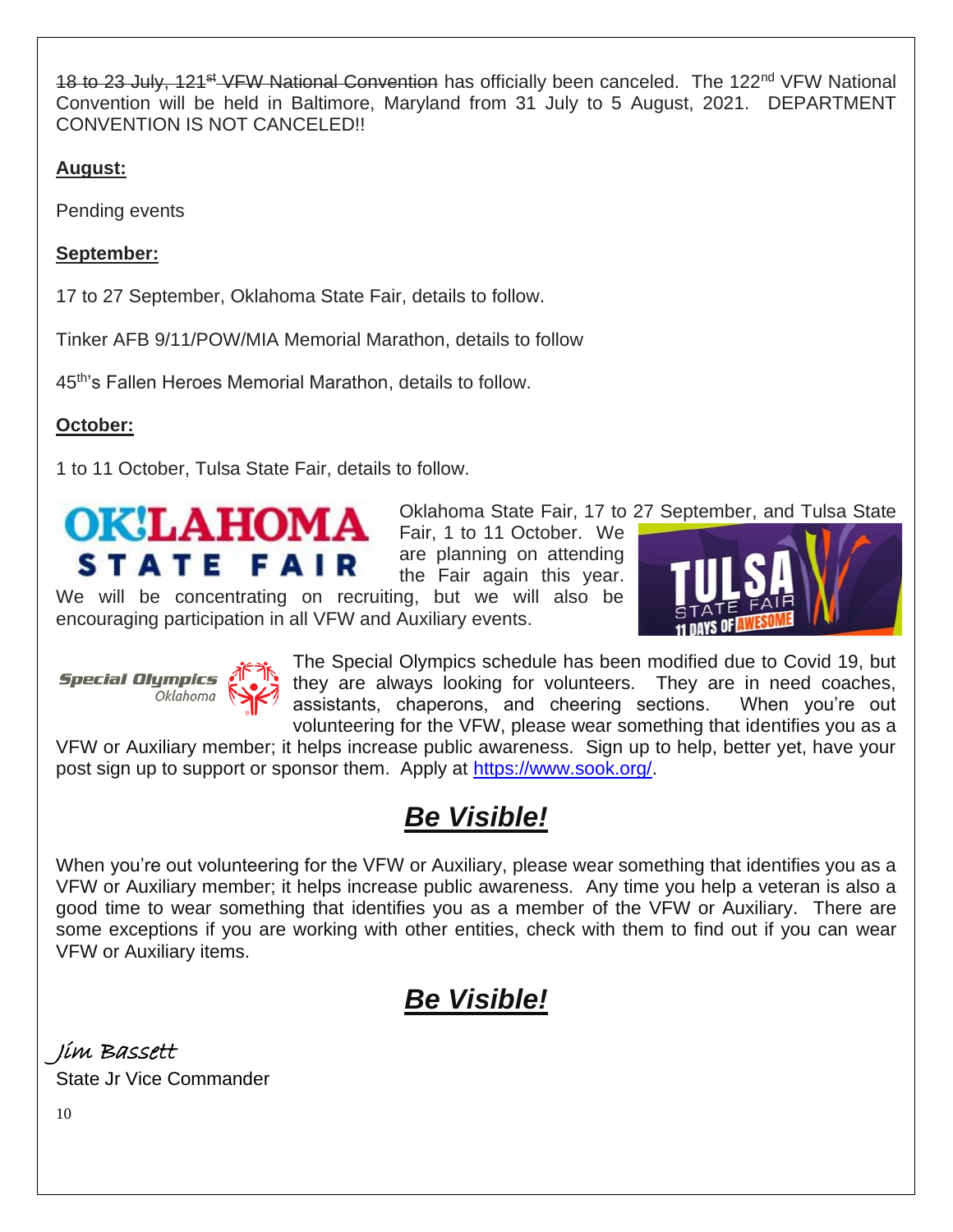Department of Oklahoma Veterans of Foreign Wars 1103 N. Blackwelder Oklahoma City Oklahoma 73106 405.664.3929 [Bassettj15@yahoo.com](mailto:Bassettj15@yahoo.com) <http://vfwok.org/>

## *FROM THE STATE ADJUTANT/QUARTERMASTER*

**Adjutant's Side:** Comrades, as we move forward into our election season at the Post and district level, please ensure that once your election is held and that the eligibility of each elected officer is provided to the appropriate Adjutant. In addition, it is imperative that once the election is completed, the election report is filed on-line with VFW National Headquarters utilizing the On-line Membership System (OMS). **Please see additional information below**.

**Post Commanders:** Attention is directed to Section 217 of the National By-Laws and the Manual of Procedure covering the nomination, election and installation of Post Officers. Post Election Report forms are being mailed to Post Quartermasters with instructions that they complete the form online through the Online Membership System (OMS) or they can complete the form and return directly to National Headquarters immediately following the election of Post Officers but not later than June 1. **NOTE: Post that need to complete election reports by paper are to email or mail them to the State Adjutant who will file the report on- line via OMS.**

**Post Commanders and Adjutants, Pursuant to Article V, Sec 5 (b) of the Department of Oklahoma, Veterans of Foreign Wars By-Laws**,

"The list of Post Delegates and Post Alternates to be honored must bear signatures of both the Post Commander and Post Adjutant. Post may mail or email their letter with delegate name(s), signed by the commander and adjutant to Department Headquarters prior to the Convention. Forward to:

VFW Dept of Oklahoma Attn: State Adjutant 1103 N. Blackwelder Ave. Oklahoma City, OK 73106 or email to [vfwhqok@outlook.com](mailto:vfwhqok@outlook.com)

### **Quartermaster's Side:**



*Robert's Rules of Order Newly Revised (RONR) 12 Edition Soon to be released late summer! (approximately early September) If you are interested in a copy, please contact State QM Curt Watts. Paperback version, \$20.00, Sprial Bound version, \$25.00, Pre-Punched version, \$25.00.* 

*Robert's Rules of Order Newly Revised* (RONR) is the most comprehensive and most recognized authority on parliamentary procedure. It is used throughout the world by non-profit and not-for-profit organizations. RONR provides operational guidelines for members, officers, boards and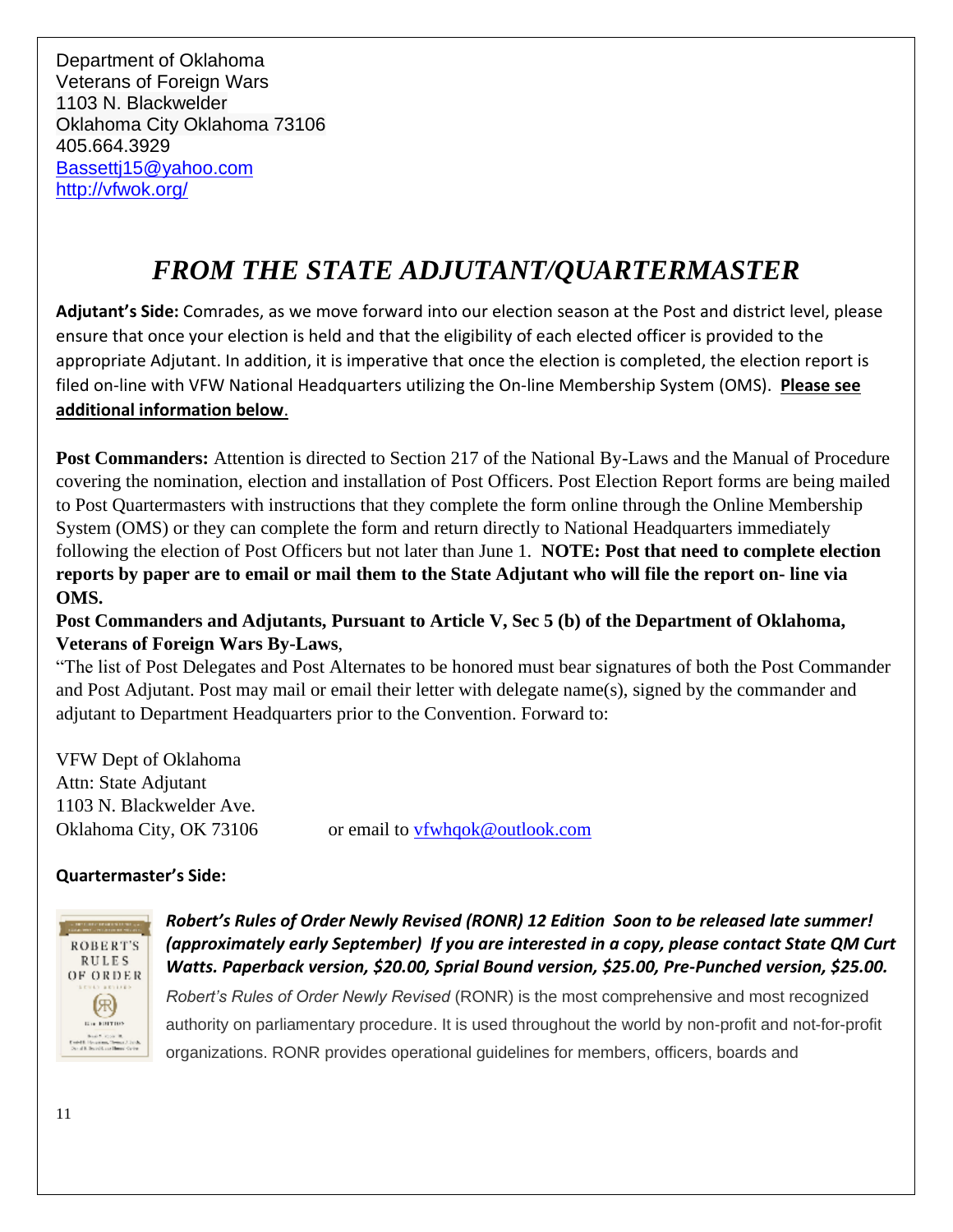committees. It answers most parliamentary questions and provides examples of terminology for use by members and officers. RONR provides essential information to ensure that meetings are fair and efficient.

The 12<sup>th</sup> edition supports modern technology while retaining the fundamental principals of parliamentary procedure—rules based on the rights of the majority, of the minority, of individual members, of absentees, and of all of these together.

Updated features of the 12<sup>th</sup> edition include section-based paragraph numbering to facilitate cross-references and ebook compatibility, an expanded appendix of charts, tables and lists, helpful summary explanations about postponing a motion, reconsidering a vote, making and enforcing points of order and appeals, and newly expanded procedures for filling blanks, new provisions regarding debate on nominations, reopening nominations, and completing an election after its scheduled time. This edition provides dozens more clarifications and additions to improve the presentation of existing rules, include new interpretations, and address common inquiries. RONR Paperback is 6 x 9 inches, 816 pages.

**Buddy Poppy Production & Shipping on hold: Comrades, due to the COVID-19 issues, National HQ's has ceased their production and shipment of Buddy Poppy orders. We had 8,000 poppies on order approximately 3 weeks prior to the shutdown. However, National did not fill our order. Once production starts up again, we will be receiving our order. I would encourage all Posts to go ahead and send us your Poppy orders and we will fill them once we receive our shipment at State Headquarters**

Curt Watts



## *FROM THE OKLAHOMA VFW FOUNDATION*

**OUR MISSION: The Oklahoma VFW Foundation, a 501(c)(3) non-profit organization, assists Oklahoma veterans and their families, promotes patriotic programs, provides relief for veterans and veteran support organizations, and provides educational scholarships.**

Comrades,

I speak for all members of the Oklahoma VFW Foundation Board of Directors that I hope you are all safe and well during these trying times.

Our Founding Donor program that the Foundation Board approved in February is off and running. We currently have 20 Founding Donors and 3 Founding Sponsors. Our Founding Sponsors include the Dept. of Oklahoma VFW, Curtis "Doc" Bohlman, and the VFW Riders Group – Oklahoma. We are in the process of creating a brochure for these programs, but in its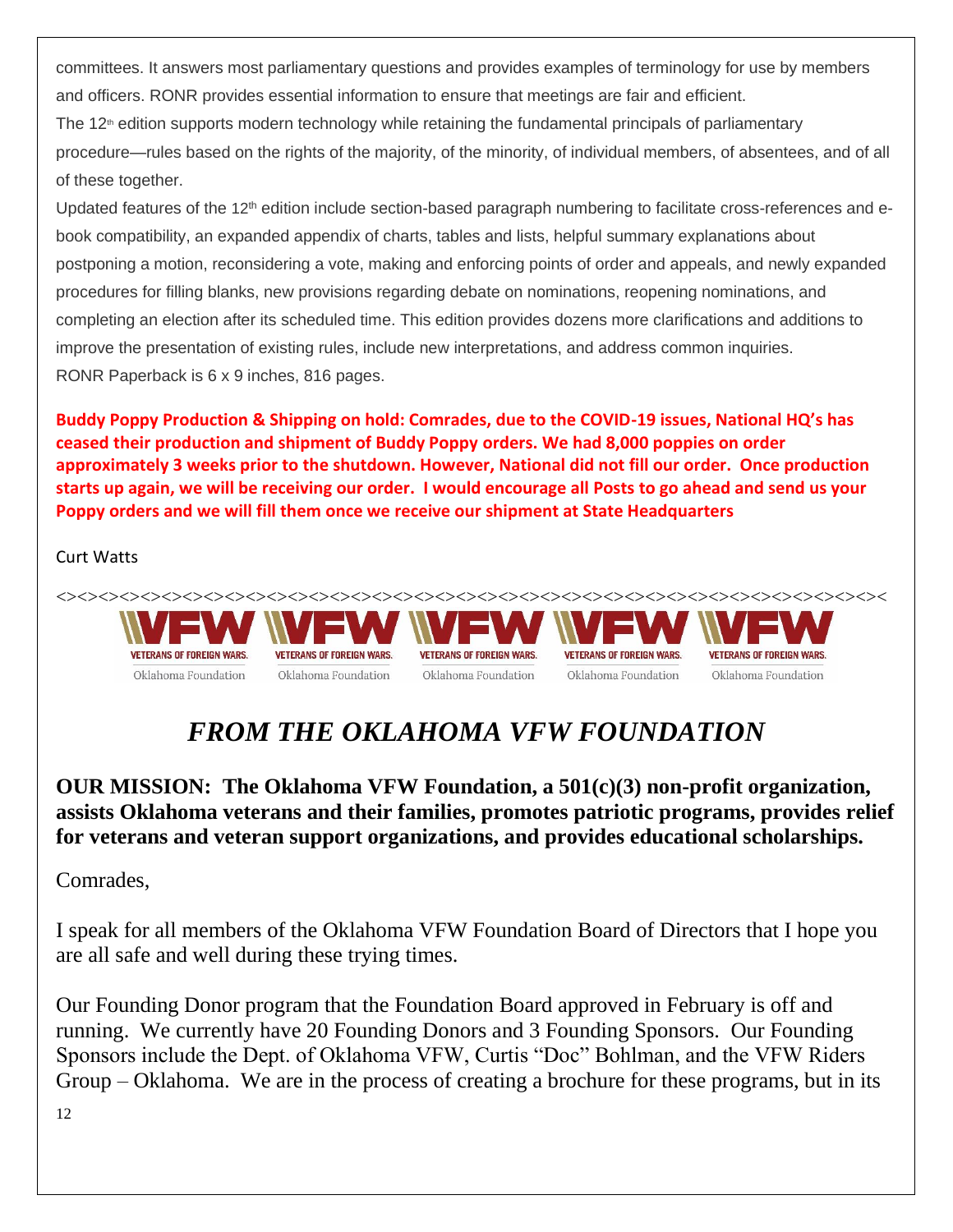simplest terms the first 200 donors who donate \$100 will be our Founding Donors and the first 25 donors who donate \$1,000 will be our Founding Sponsors.

One of our 4-Year Board member terms is coming up this summer. If you or someone you know would be interested in serving on the Board of Directors for the Foundation, please drop me a line and I will get more information on this opportunity to you.

Finally, I want to take some time to make sure that we all know we are in this together. That being said, our Foundation is new and thus does not currently have the resources or programs in place to assist with the COVID-19 emergency. And, yes, we want donations. However, we understand that hard decisions have to be made. If you have been impacted financially, take care of yourself before donating to us, or any other cause. If you are looking to help veterans in need, one of the best places to donate to is your own Post's Relief fund. Posts are required to maintain a Relief Fund to help veterans in need. If a Post has a veteran in need contact them and the Post has to turn them away, it is typically because they simply don't have the available funds in their relief funds to provide the assistance. Therefore, although the Oklahoma VFW Foundation does appreciate your donations, we also do not want to be in competition with the VFW and VFW Posts for funds in this time of need. With our  $501(c)(3)$  status, we will continue to pursue funds not available to the VFW and their Posts. If you have a company wanting to donate to you but can't because you are not a  $501(c)(3)$ , have them contact us to act as a conduit. In these General Orders is a copy of the letter we will send to that donor to help you receive their funding.

If you want to donate to help veterans in need but can only afford to make one donation, please consider a VFW Post's Relief Fund for your donation in this time of immediate need, after first making sure that Post actually has a way to get funds from that Relief Fund to where they need to go.

John H. Fischer President/Executive Director Oklahoma Veterans of Foreign Wars Foundation 1103 N. Blackwelder Avenue Oklahoma City, OK 73106 Office: (405) 525-2680 (OK-VFW Headquarters) Mobile: (405) 443-7265 Email: [okvfwfoundation@outlook.com](mailto:okvfwfoundation@outlook.com)

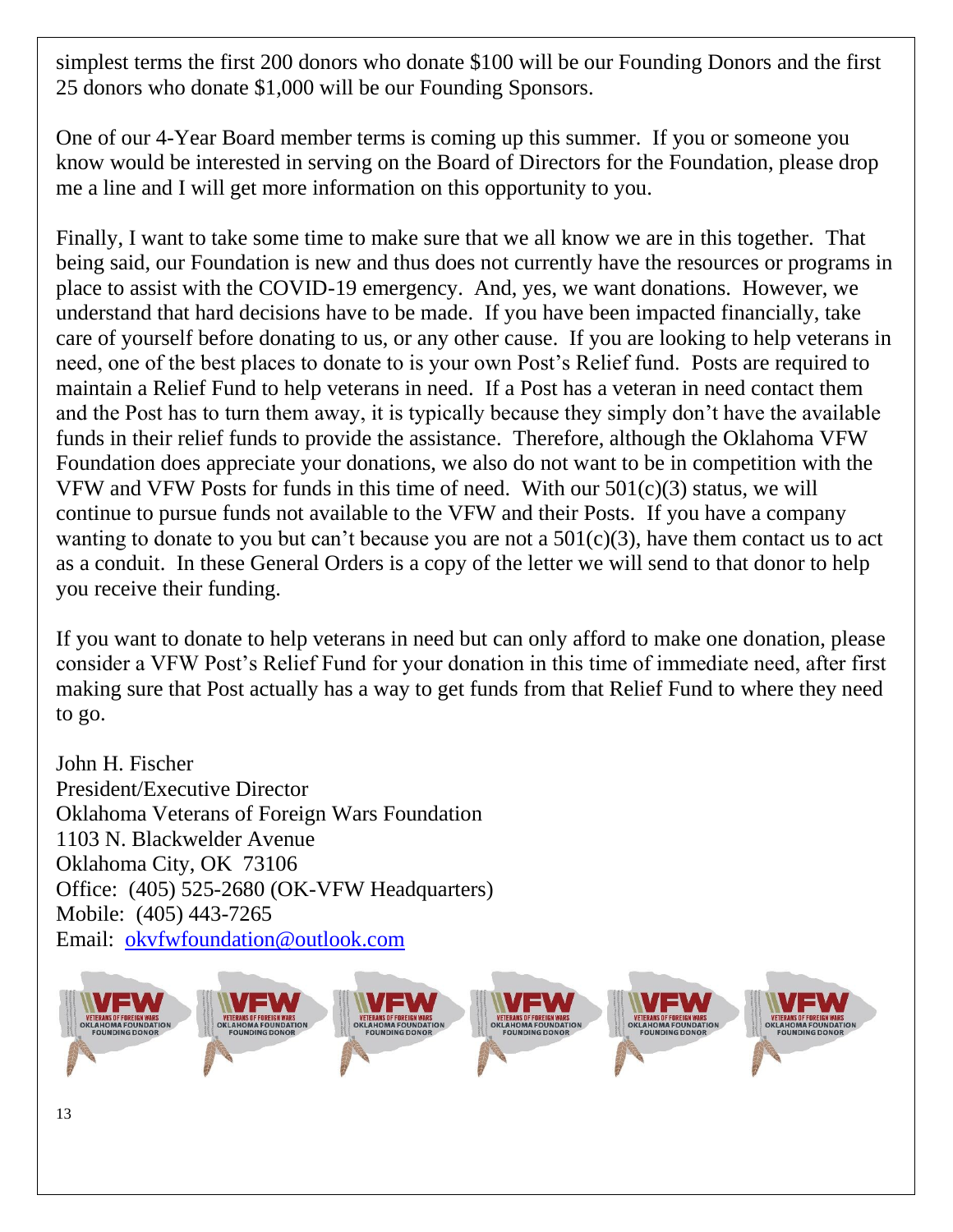#### **District Meetings for 2020:** *"Any Changes or corrections to Districts meetings, please notify the State Adjutant ASAP."*

| $D-1 > 02$ May 20 | @ 1145-1345 > Bernice #2592 & Zoom > State Adj/Quartermaster Watts via Zoom       |
|-------------------|-----------------------------------------------------------------------------------|
| $D-3 > 03$ May 20 | @ 1145-1345, > Sallisaw Post #4518 & Zoom> State Adj/Quartermaster Watts via Zoom |
| $D-4 > 02$ May 20 | @ 1400-1600hrs > Durant Post #3916 & Zoom > State Adj/Quartermaster Watts         |
| $D-5 > 03$ May 20 | @ 10 am > Bear Beam Arms 8722 E. $41st$ , Tulsa> Sr. Vice Cdr Merit               |
| $D-7 > 02$ May 20 | $@ 11 am > Okmulgee Post #1189 > Jr. Vice Cdr Bassett$                            |
| $D-8 > 03$ May 20 | @ 11am > Bristow Post #3656> Jr. Vice Cdr Bassett                                 |
| $D-9 > 16$ May 20 | $\omega$ 10am > OKC Post #9265> Jr. Vice Cdr Bassett                              |
| $D-10 > 09$ May20 | @ 10 am> Del City Post #9969> Jr. Vice Cdr Bassett/Judge Advocate Wheeler         |
| D-13 > 16 May 20  | $\omega$ 12:30 pm > Weatherford Post #6143> Cdr Mabry/ CoS Owen                   |
|                   | D-14 > 02 May 20 $\omega$ 11 am > Duncan Post #1192> Cdr Mabry                    |
|                   | D-15 > 09 May20 @ 11 am > Via Zoom 1230-1430                                      |

#### **DATES TO REMEMBER:**

- 01 May> Loyalty Day
- 07 May> National Day of Prayer
- 07 May > Unconditional Surrender of all German Forces Signed (1945)<br>08 May > V-E Day Declared (1945)
- 08 May> V-E Day Declared (1945)<br>08 May> Military Spouses Day
- Military Spouses Day
- 10 May> Mother's Day
- 15 May> Women's Army Corps Founded (1942)
- 
- 16 May> Armed Forces Day<br>25 May> Memorial Day (obs Memorial Day (observed)
- 18 Jun> VFW Oklahoma 99<sup>th</sup> Department Convention Begins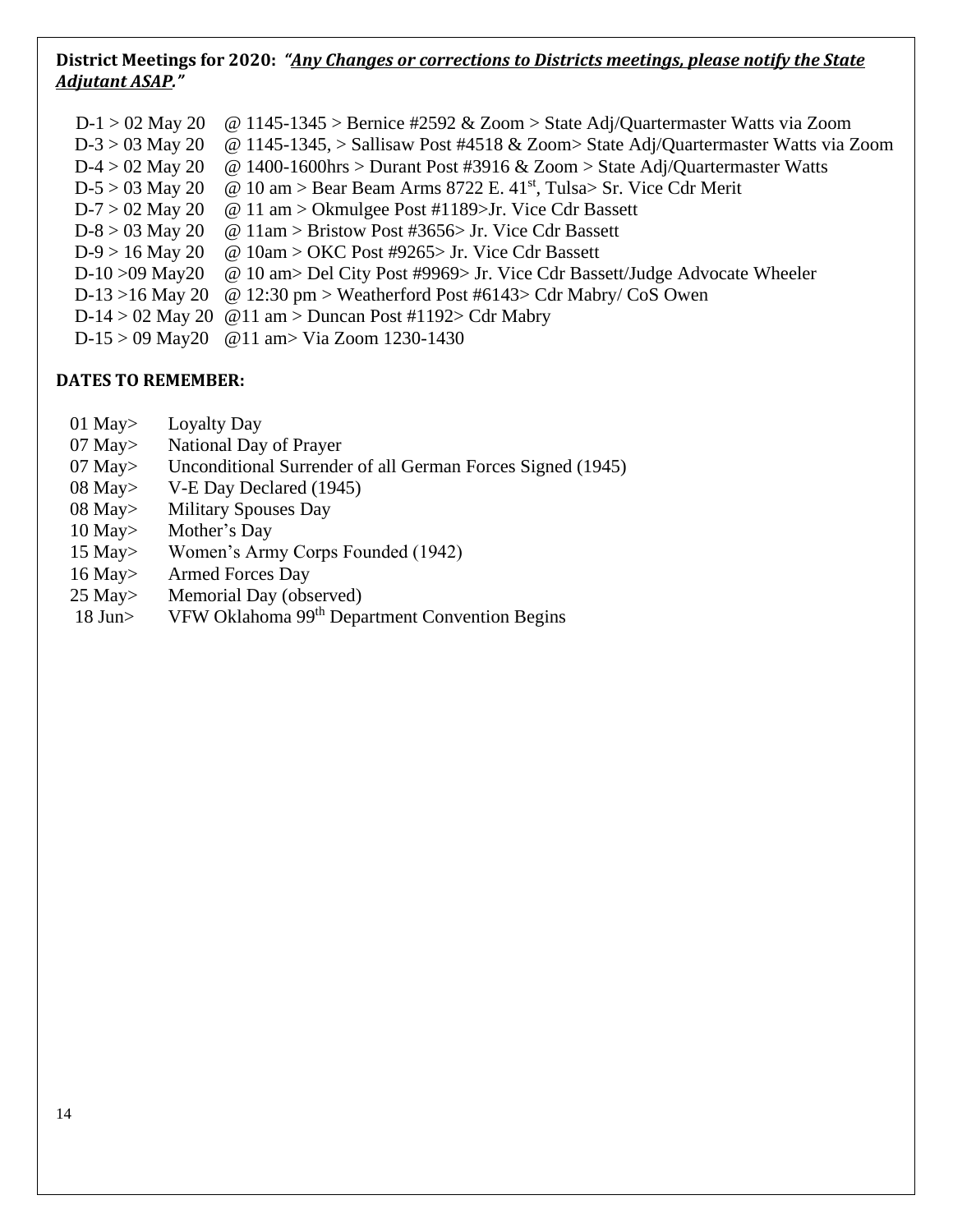





**Department of Oklahoma Veterans of Foreign Wars of the United States**

# **2019-2020 State Raffle Tickets are ONLY \$10** *GRAND PRIZE: \$1,000*

### *Other Prizes*

### *3 x \$500, 3 x \$250, 5 x \$150, 6 x \$100* **SPECIAL EARLY BIRD DRAWINGS**

For tickets purchased and money turned into State Headquarters on or before December 31<sup>st</sup>, 2019, four prizes of \$100 each will be awarded in January!! *(Early Bird winners are eligible for main drawings)*

### **Individual Prizes for Selling the Most Tickets**

- If at least 800 total tickets are sold, the top two individual sellers will be awarded cash prizes.
- If at least 900 total tickets are sold, the top three individual sellers will be awarded cash prizes.
- If at least 1,000 tickets are sold, the top four individual ticket sellers will be awarded cash prizes.

### **Post/Auxiliary Prizes for Selling the Most Tickets**

- In addition, Post and Auxiliary Units whose members sell tickets will also win prizes...
- 2 Posts/Auxiliaries win prizes if 800 total tickets sold, 3 win if 900 sold, and 4 win if 1,000 sold.
- If 1,000 total tickets sold, a cash prize to the VFW or Auxiliary District who sold the most tickets.

#### *Specific Prize Drawing Information:*

*Early Bird: Drawings for a \$100 winner will be drawn on January 10th, 17th, 24th and 31st, 2019. (Tickets sold and turned in by 12/31/19).*

#### *NOTE: For all other drawings, tickets must be sold and turned in to State Headquarters prior to the drawing for that date.*

*March 2020: \$100 Drawings on Friday, March 6th, 13th, and 20th, 2020. \$250 Drawing on Friday, March 27th, 2020.*

*April 2020: \$100 Drawings on Friday, April 3rd, 10th, and 17th, 2020. \$250 Drawing on Friday, April 24th, 2020.*

*May 2020: \$150 Drawings on Friday, May 1st, 8th, 15th, 22nd, and 29th, 2020.*

*Memorial Day 2020: Two \$500 Drawings, exact date to be determined but will be between Saturday, May 23rd and Tuesday, May 26th, 2020.*

*2020 Oklahoma State Convention: At the banquet, \$1,000 GRAND PRIZE DRAWING, as well as \$500 and \$250 winners.*

#### *Individual Ticket Seller Prizes:*

*If at least 800 tickets sold, top seller wins \$250, 2nd place wins \$100. If at least 900 tickets sold, top seller wins \$500, 2nd place wins \$250, and 3rd place wins \$100. If at least 1,000 tickets sold, top seller wins \$600, 2nd place wins \$300, 3rd place wins \$200, and 4th place wins \$100.*

#### *Post / Auxiliary Unit Ticket Seller Prizes:*

*If at least 800 tickets sold, Post or Auxiliary unit whose members (when totals combined) sold the most tickets wins \$100, 2nd place wins \$50. If at least 900 tickets sold, top Post or Auxiliary wins \$200, 2nd place wins \$100 and 3rd place wins \$50. If at least 1,000 tickets sold, top Post or Auxiliary winds \$300, 2nd place wins \$200, 3rd place wins \$100 and 4th place wins \$50.*

*If at least 1,000 tickets sold, the VFW or Auxiliary District whose members (when totals combined) sold the most tickets wins \$250.*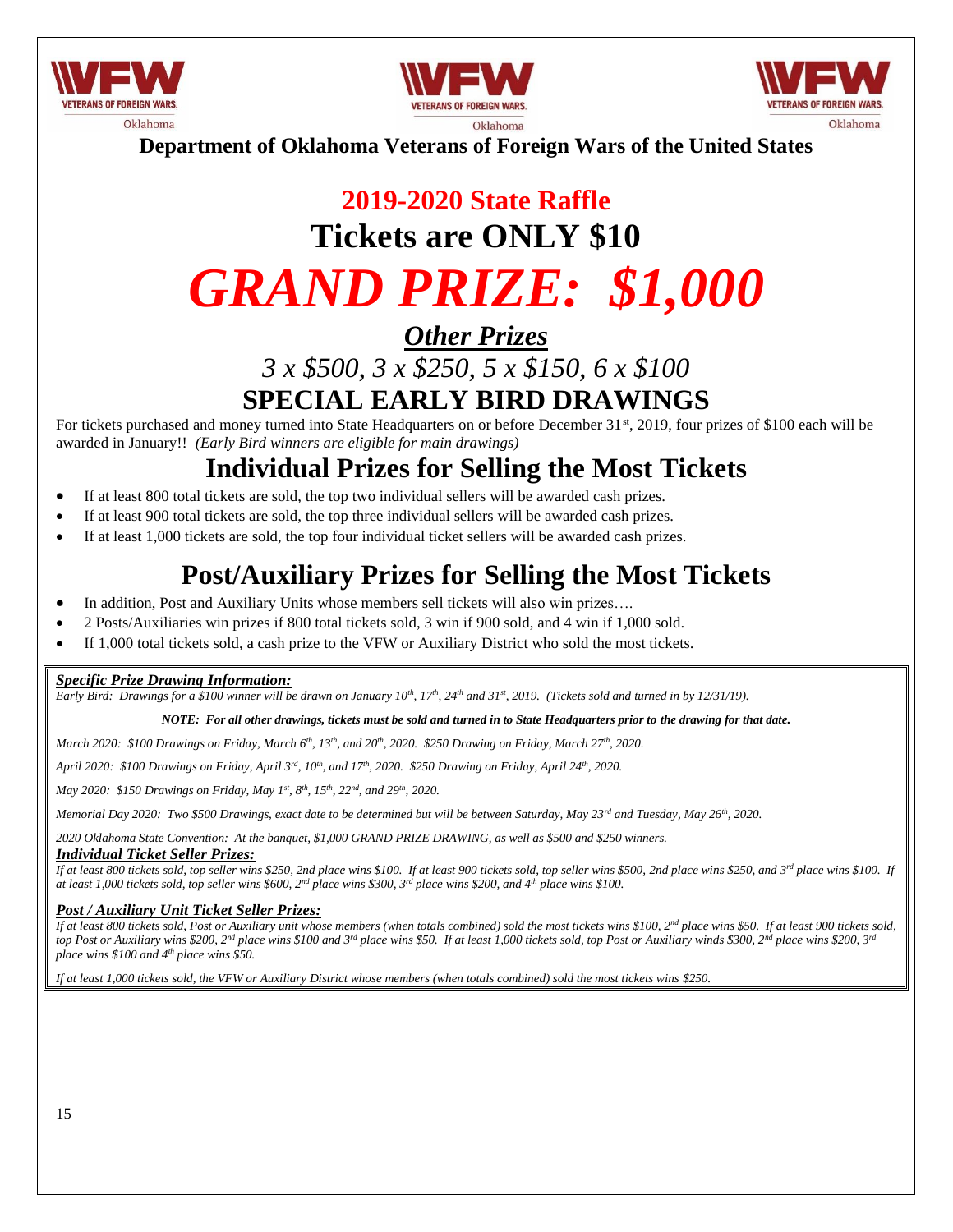# *Oklahoma VFW Shirts \$40 Department Fundraiser*

A choice of emblems and three different Moisture wicking polo shirts. One with left sleeve pen pocket, and all available in multiple colors.





#1: 6.5 oz. pique adult tactical wicking polo. Made from a

100% polyester. Polo features anti-microbial BLU-X-DRI protection, stain release, snag resistance, matching buttons, a rib knit curl-free collar, side vents and hemmed sleeves. It also offers a raglan sleeve, mic clips on the center placket and shoulders, reinforced dual pen pockets on the left sleeve. Comfortable in any environment and meeting IL-50 standards.

Available from men's small to 6 XL.

Available colors are: Red, Light Blue, Royal Blue, Navy Blue, Hunter Green, White, Tan, Graphite and Black.

#2: Ultra-light 100% polyester moisture wicking three button polo shirt has breathable mesh back, sleeve, and shoulder inserts to help you stay cool. 100% polyester embossed print smooth wicking knit with true hue technology®.

100% polyester Dry-Excel™ small grid mesh back and inserts.

Available from men's small to 4 XL.

Colors: Navy Blue, Royal Blue, White, Black, Forest Green, Graphite, Scarlet, Burgundy. Lettering will be in white.